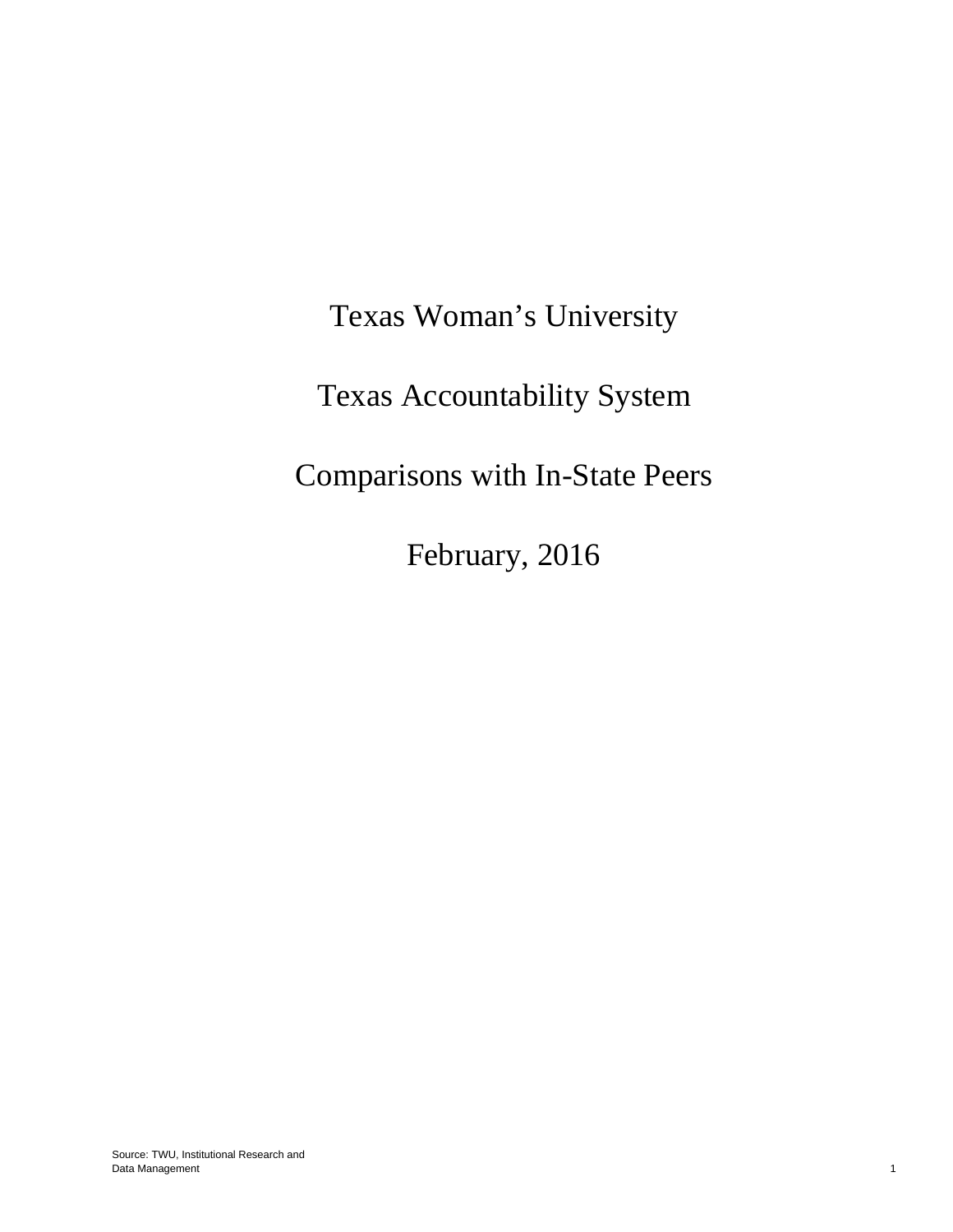#### **Table of Contents**

| <b>Participation</b>                                | 3<br>4  |
|-----------------------------------------------------|---------|
| <b>Success</b>                                      |         |
|                                                     | 5       |
|                                                     | 6       |
|                                                     | 7       |
|                                                     | 8       |
| <b>Excellence</b>                                   | 9<br>10 |
| Research                                            |         |
|                                                     | 11      |
|                                                     | 12      |
| <b>Institutional Efficiencies and Effectiveness</b> | 13      |
|                                                     |         |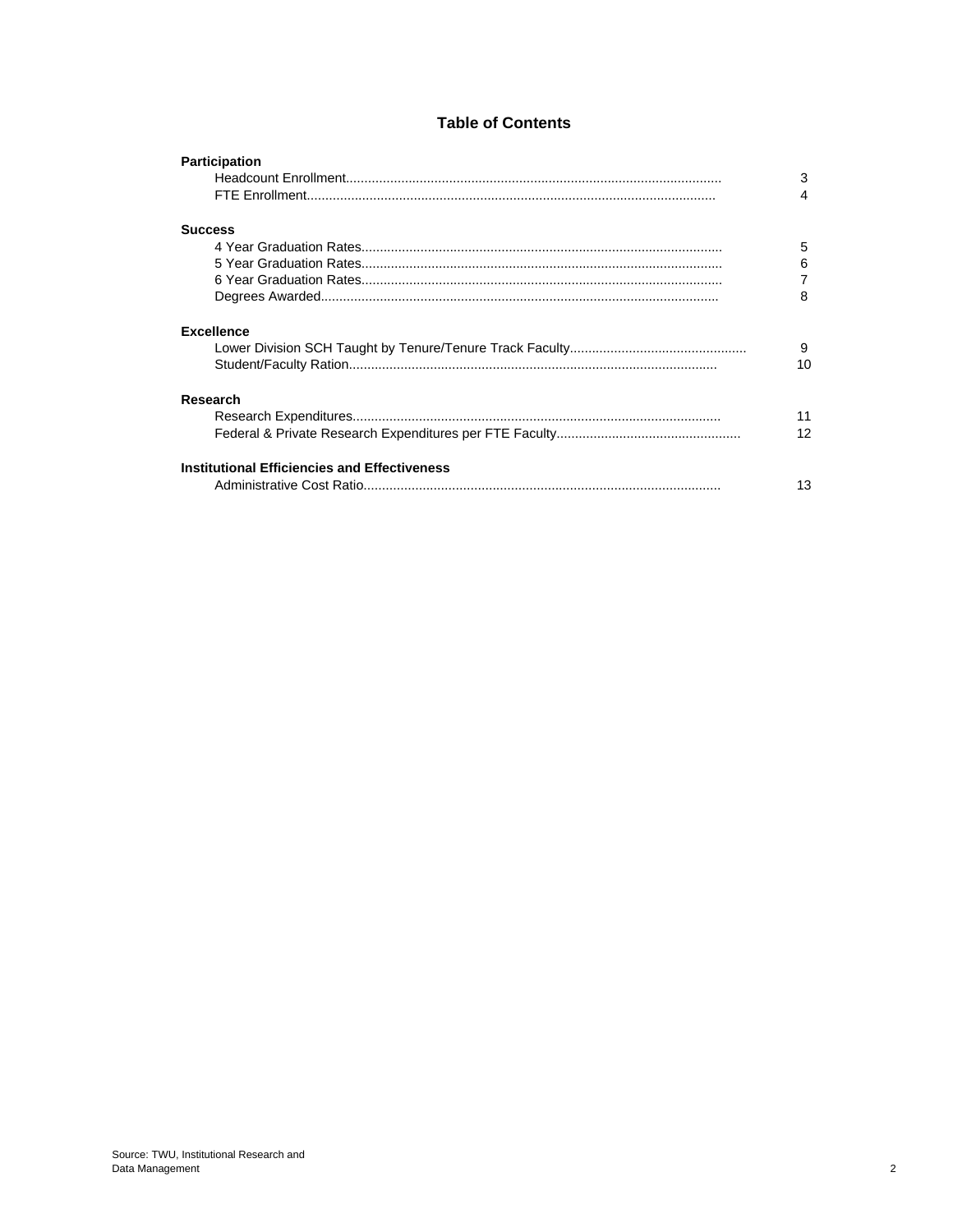## **TWU Comparisons with In State Peers Participation - Headcount Enrollment**

Definition: Total headcount enrollment as of the official census date in the fall semester.



| Doctoral In-State Peer Group     |                  | <b>Headcount Enrollment</b> |                |
|----------------------------------|------------------|-----------------------------|----------------|
|                                  | <b>Fall 2014</b> | <b>Fall 2015</b>            | <b>Pct Chg</b> |
| Univ Texas - Rio Grande Valley   | 21.015           | 28.584                      | 36.0%          |
| Sam Houston State University     | 19,573           | 20,031                      | 2.3%           |
| <b>Texas Woman's University</b>  | 14,889           | 15,146                      | 1.7%           |
| Texas A&M Univ - Commerce        | 11,490           | 12,302                      | 7.1%           |
| Texas A&M Univ - Corpus Christi  | 11.234           | 11,661                      | 3.8%           |
| Texas A&M Univ-Kingsville        | 8,728            | 9,207                       | 5.5%           |
| <b>Texas Southern University</b> | 9,233            | 8.965                       | $-2.9%$        |

*<sup>1</sup> University of Texas - Pan American (UTPA) began operations as University of Texas - Rio Grande Valley (UTRGV) in Fall, 2015. UTRGV now encompasses the entire Rio Grande Valley, enrolling students from both UTPA and UT-Brownsville.*

**TWU Target for 2015: Increase headcount enrollment to 15,120**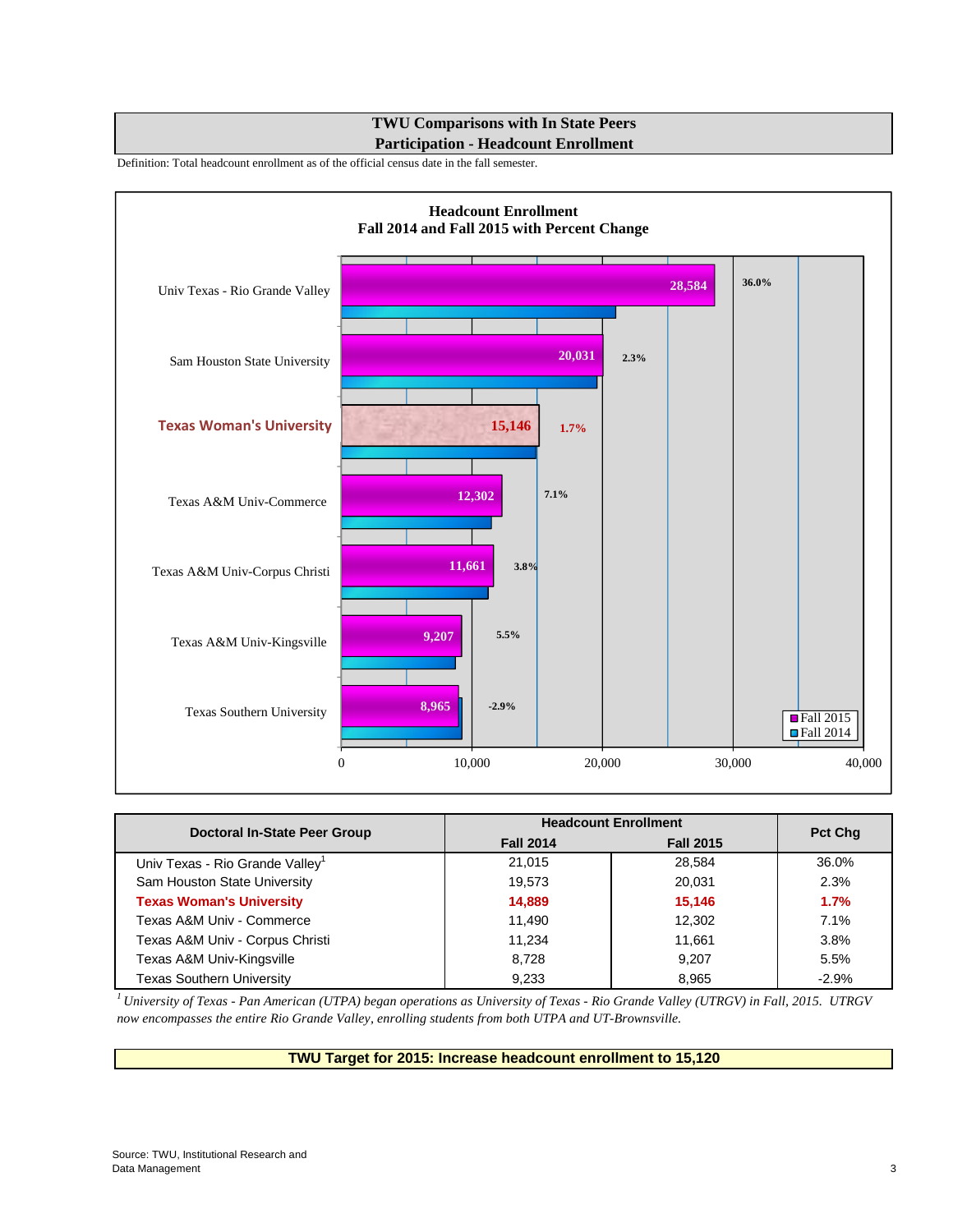# **TWU Comparisons with In State Peers**

#### **Participation - FTE Enrollment**

Definition: The sum of Undergraduate semester credit hours (SCH)/15, Master's SCH/12, and Doctoral SCH/9.



| <b>Doctoral Peer Group</b>       |                  | <b>FTE Enrollment</b> |                |
|----------------------------------|------------------|-----------------------|----------------|
|                                  | <b>Fall 2014</b> | <b>Fall 2015</b>      | <b>Pct Chg</b> |
| Univ Texas - Rio Grande Valley   | 16.261           | 21.724                | 33.6%          |
| Sam Houston State University     | 15.617           | 16,143                | 3.4%           |
| <b>Texas Woman's University</b>  | 10,703           | 10,819                | 1.1%           |
| Texas A&M Univ - Corpus Christi  | 8,697            | 8,904                 | 2.4%           |
| Texas A&M Univ - Commerce        | 8,071            | 8,833                 | 9.4%           |
| <b>Texas Southern University</b> | 8,183            | 8,220                 | 0.5%           |
| Texas A&M Univ - Kingsville      | 6.874            | 7.169                 | 4.3%           |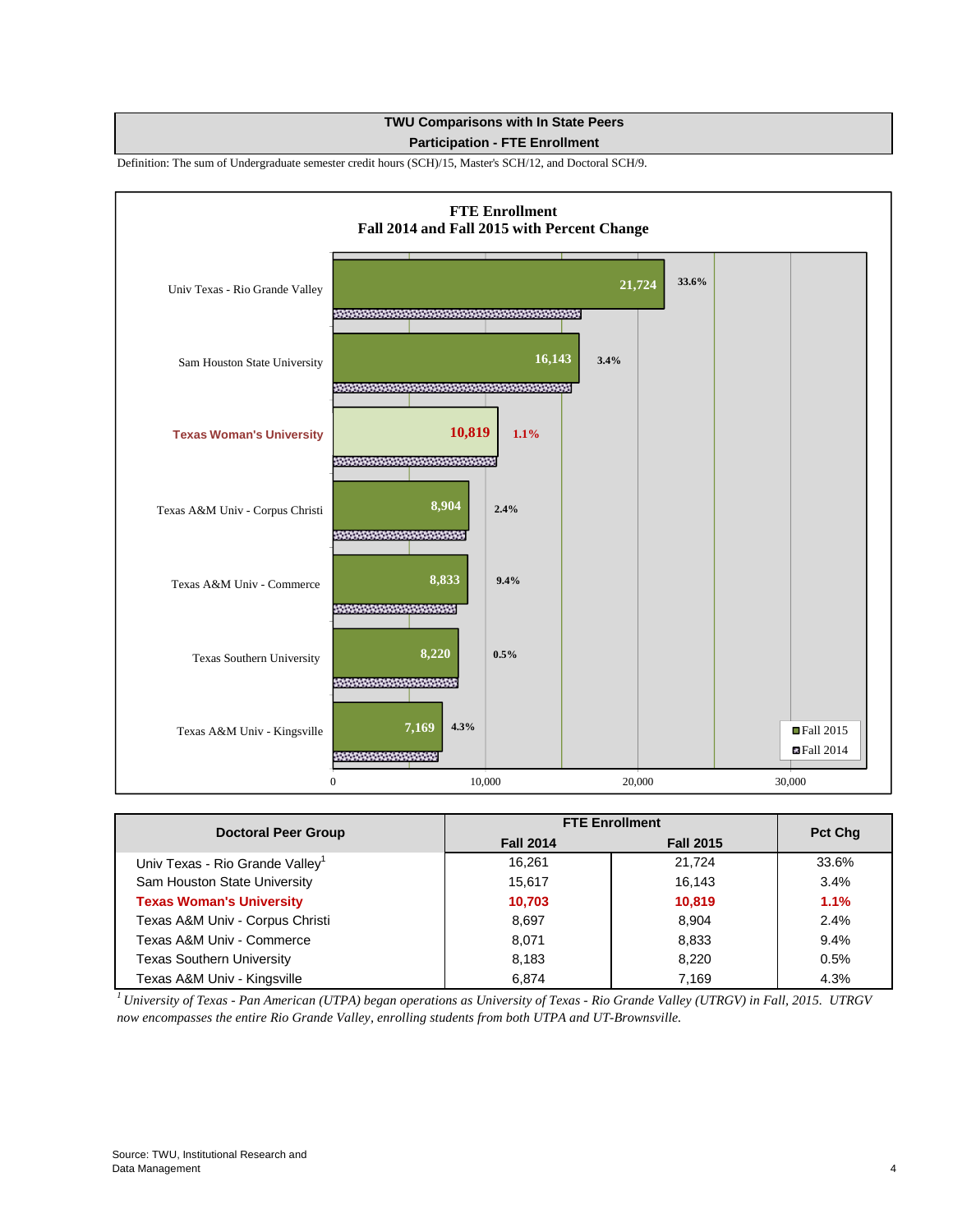#### **TWU Comparisons with In State Peers Success - 4 Year Graduation Rates**

Definition: Percentage of first-time-in-college (FTIC), full-time, degree-seeking students who have graduated from the *same institution or another* Texas public institution after four, five, and six years.



| <b>Doctoral In-State Peer Group</b>         |             | 4 Year Graduation Rate |
|---------------------------------------------|-------------|------------------------|
|                                             | 2009 Cohort | 2011 Cohort            |
| <b>Statewide Graduation Rate</b>            | 31%         | 33%                    |
| Sam Houston State University                | 28%         | 31%                    |
| Texas A&M Univ - Commerce                   | 25%         | 26%                    |
| Univ Texas - Rio Grande Valley <sup>1</sup> | 18%         | 22%                    |
| <b>Texas Woman's University</b>             | 22%         | 20%                    |
| Texas A&M Univ - Corpus Christi             | 22%         | 20%                    |
| Texas A&M Univ - Kingsville                 | 19%         | 20%                    |
| <b>Texas Southern University</b>            | 5%          | 10%                    |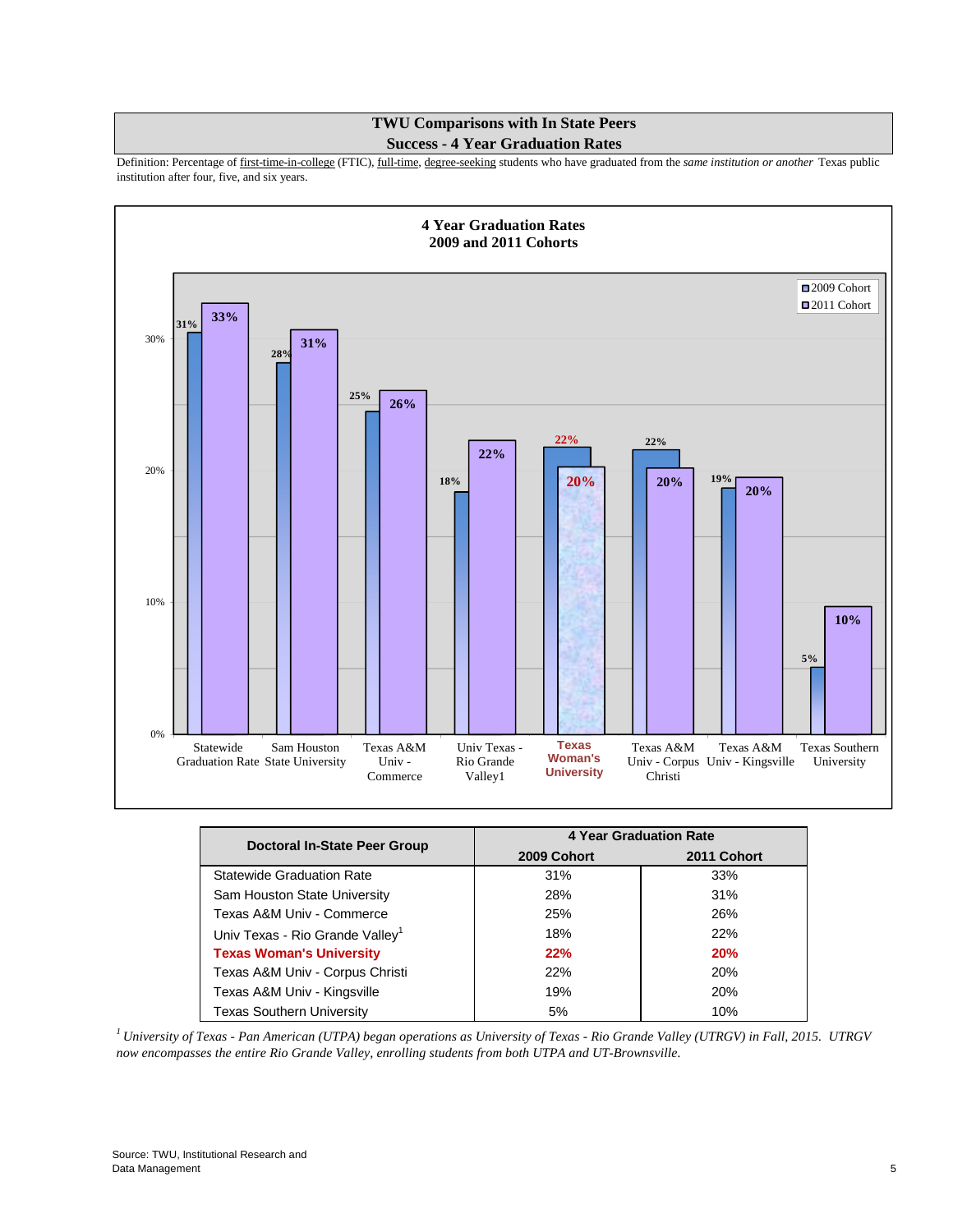## **TWU Comparisons with In State Peers Success - 5 Year Graduation Rates**

Definition: Percentage of first-time-in-college (FTIC), full-time, degree-seeking students who have graduated from the *same institution or another* Texas public institution after four, five, and six years.



| Doctoral In-State Peer Group                |             | <b>5-Year Graduation Rate</b> |
|---------------------------------------------|-------------|-------------------------------|
|                                             | 2008 Cohort | 2010 Cohort                   |
| <b>Statewide Graduation Rate</b>            | 52%         | 52%                           |
| Sam Houston State University                | 53%         | 51%                           |
| Texas A&M Univ - Commerce                   | 46%         | 43%                           |
| <b>Texas Woman's University</b>             | 43%         | 40%                           |
| Univ Texas - Rio Grande Valley <sup>1</sup> | 38%         | 38%                           |
| Texas A&M Univ - Corpus Christi             | 39%         | 36%                           |
| Texas A&M Univ - Kingsville                 | 35%         | 30%                           |
| <b>Texas Southern University</b>            | 16%         | 20%                           |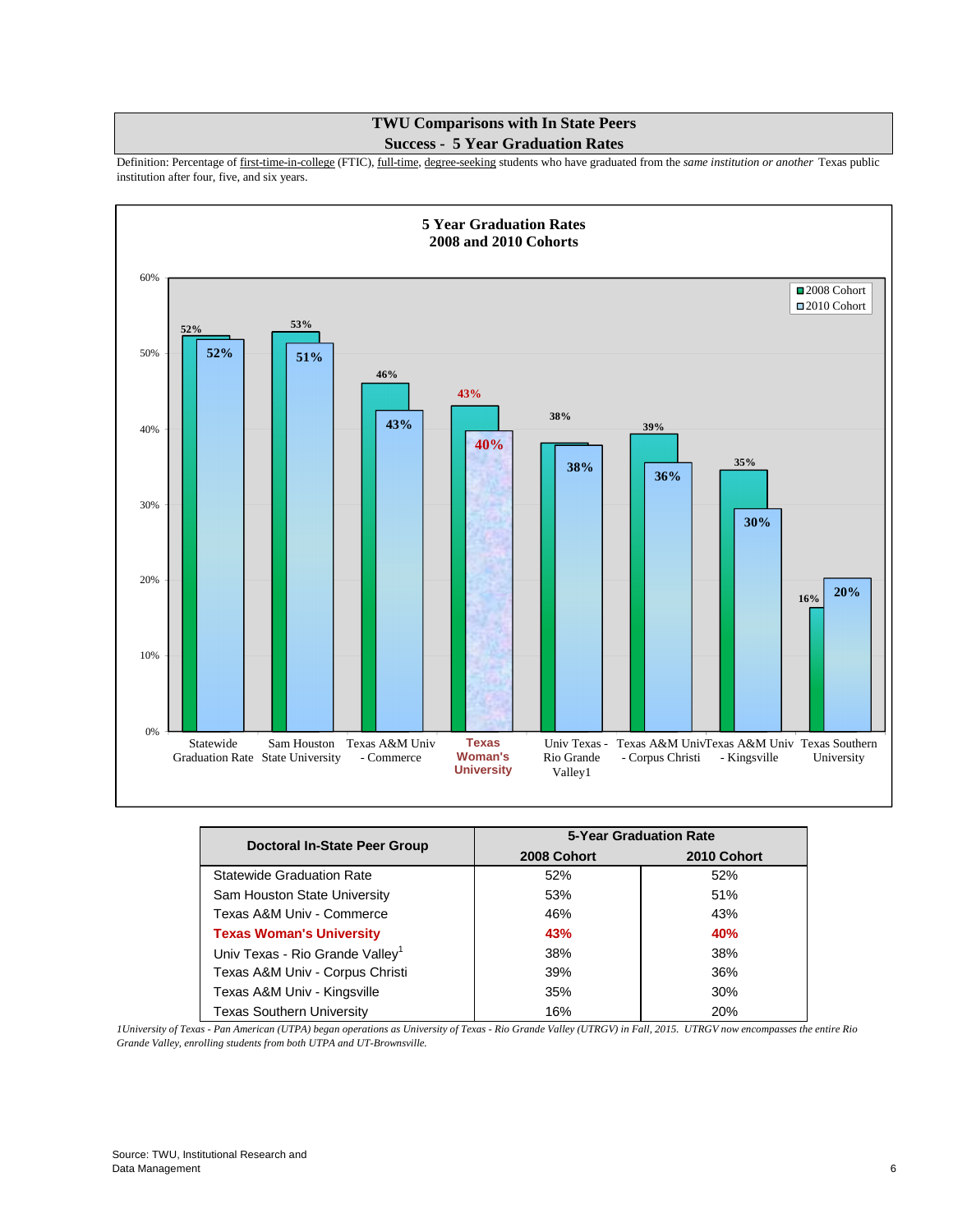## **TWU Comparisons with In State Peers Success - 6 Year Graduation Rates**

Definition: Percentage of first-time-in-college (FTIC), full-time, degree-seeking students who have graduated from the *same institution or another* Texas public institution after four, five, and six years.



| Doctoral In-State Peer Group                | <b>6-Year Graduation Rate</b><br>2007 Cohort<br>2009 Cohort |     |  |
|---------------------------------------------|-------------------------------------------------------------|-----|--|
|                                             |                                                             |     |  |
| <b>Statewide Graduation Rate</b>            | 60%                                                         | 59% |  |
| Sam Houston State University                | 60%                                                         | 56% |  |
| <b>Texas Woman's University</b>             | 51%                                                         | 50% |  |
| Texas A&M Univ - Commerce                   | 51%                                                         | 47% |  |
| Texas A&M Univ - Corpus Christi             | 50%                                                         | 46% |  |
| Univ Texas - Rio Grande Valley <sup>1</sup> | 44%                                                         | 43% |  |
| Texas A&M Univ - Kingsville                 | 42%                                                         | 39% |  |
| <b>Texas Southern University</b>            | 16%                                                         | 20% |  |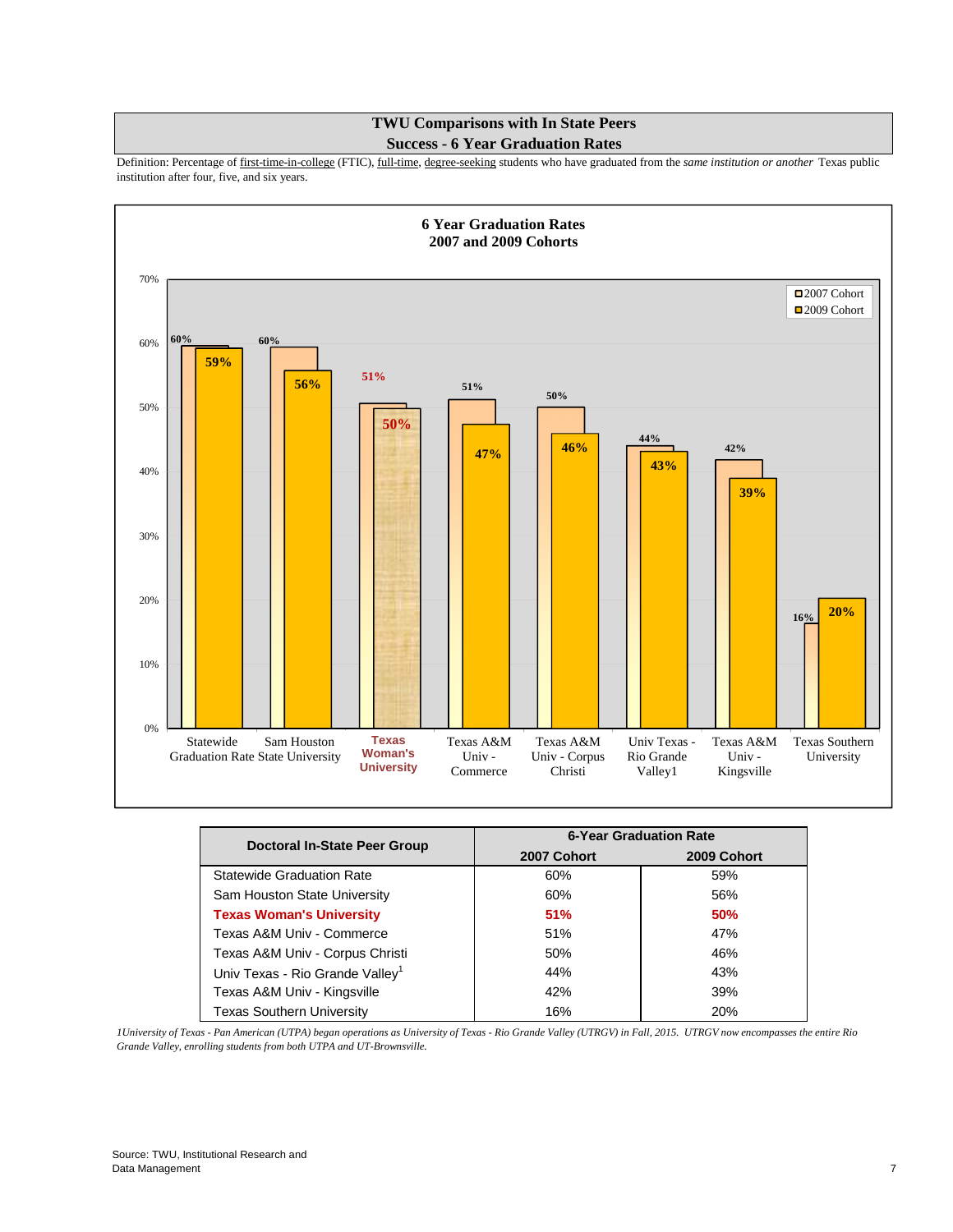**TWU Comparisons with In State Peers Success - Degrees Awarded**

Definition: Total number of degrees awarded by level.



| Doctoral In-State Peer Group                | <b>Degrees Awarded</b> |         |                |
|---------------------------------------------|------------------------|---------|----------------|
|                                             | FY 2014                | FY 2015 | <b>Pct Chg</b> |
| Sam Houston State University                | 4,217                  | 4,432   | 5.1%           |
| Univ Texas - Rio Grande Valley <sup>1</sup> | 3,543                  | 4.119   | 16.3%          |
| <b>Texas Woman's University</b>             | 3,909                  | 3,837   | $-1.8%$        |
| Texas A&M Univ - Commerce                   | 3,079                  | 2,976   | $-3.3%$        |
| Texas A&M Univ - Corpus Christi             | 1,998                  | 1.997   | $-0.1%$        |
| Texas A&M Univ - Kingsville                 | 1,518                  | 1,903   | 25.4%          |
| <b>Texas Southern University</b>            | 1.558                  | 1.535   | $-1.5%$        |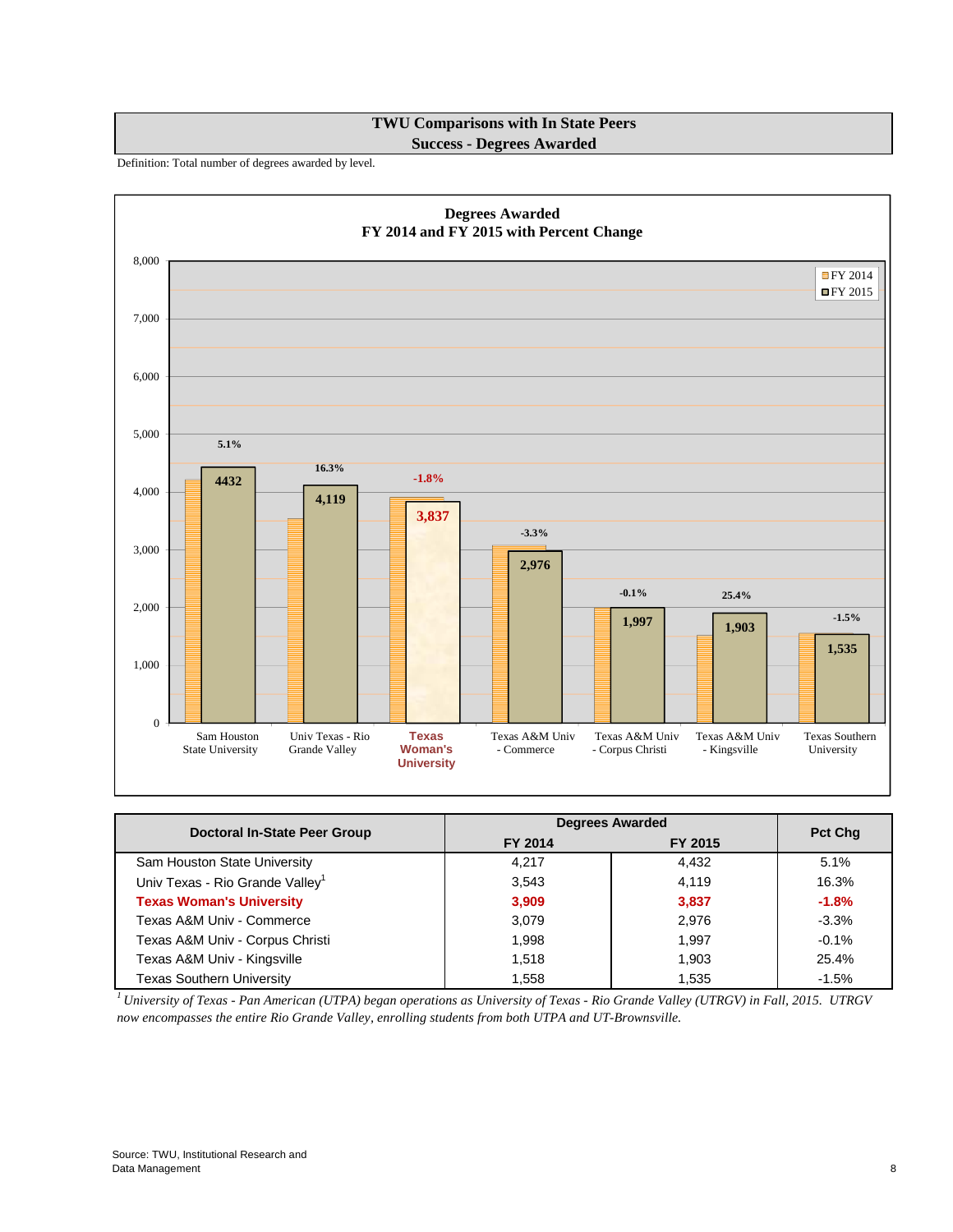**TWU Comparisons with In State Peers Excellence - Lower Division SCH Taught by Tenure/Tenure-Track Faculty**

Definition: Percent of lower division (freshman and sophomore) semester credit hours taught by tenure/tenure-track faculty.



| <b>Lower Division SCH Taught by</b> |                  |                                    |            |
|-------------------------------------|------------------|------------------------------------|------------|
| Doctoral In-State Peer Group        |                  | <b>Tenure/Tenure Track Faculty</b> |            |
|                                     | <b>Fall 2013</b> | <b>Fall 2014</b>                   |            |
| Texas A&M Univ - Kingsville         | 43.6%            | 46.1%                              | 5.73%      |
| Sam Houston State University        | 40.1%            | 41.3%                              | 2.99%      |
| Univ Texas - Rio Grande Valley      | 39.6%            | 37.2%                              | -6.06%     |
| Texas A&M Univ - Commerce           | 34.3%            | 33.9%                              | $-1.17%$   |
| Texas A&M Univ - Corpus Christi     | 49.5%            | 30.7%                              | $-37.98\%$ |
| <b>Texas Southern University</b>    | 32.8%            | 28.4%                              | $-13.41%$  |
| <b>Texas Woman's University</b>     | 30.1%            | 26.8%                              | $-10.96\%$ |

 *Note: THECB did not report Fall 2015 faculty data as of January, 2016*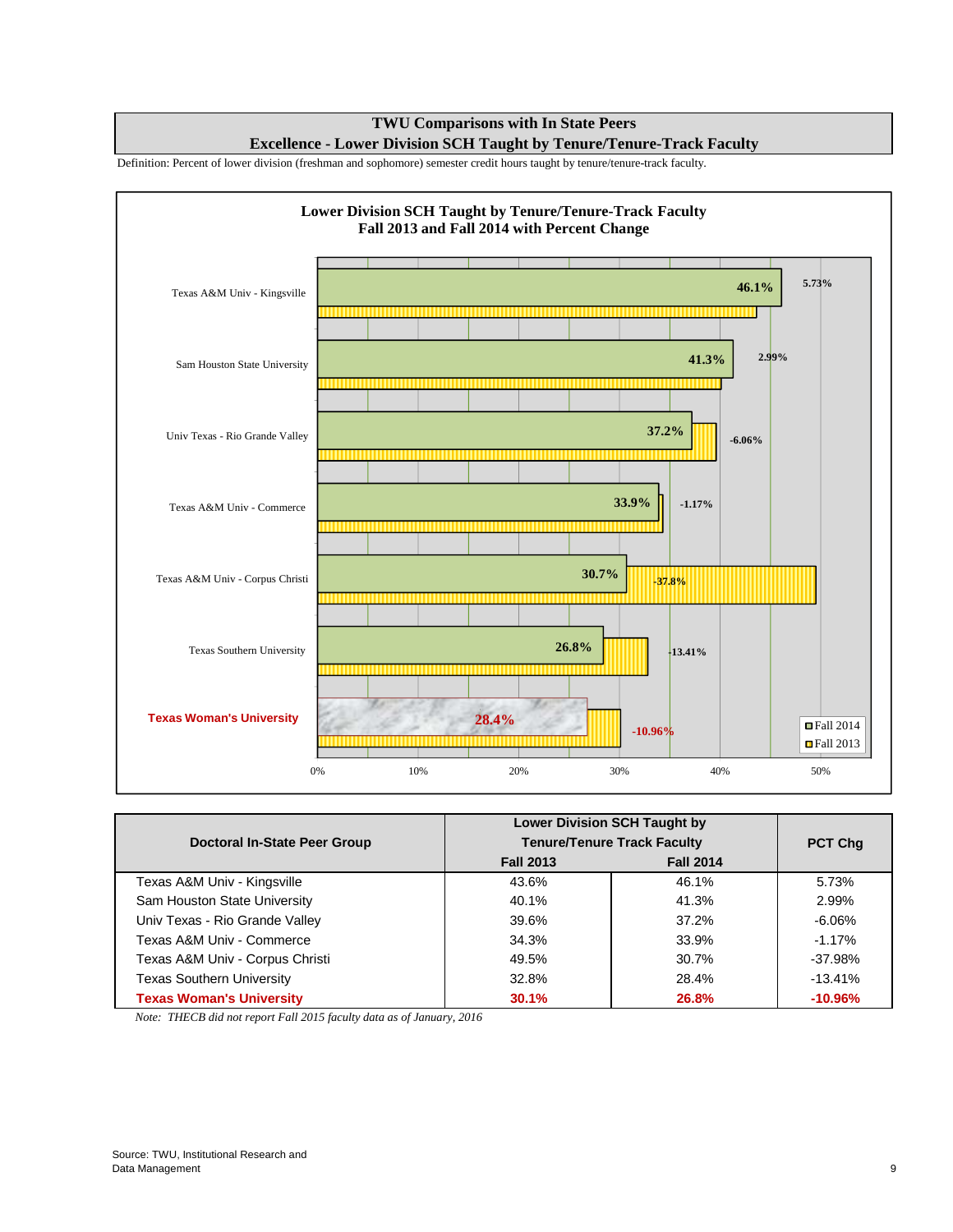## **TWU Comparisons with In State Peers Excellence - Student/Faculty Ratio**

Definition: Full-time equivalent students (FTSE) divided by full-time equivalent faculty (FTFE).



| Doctoral In-State Peer Group                                                                 |                  | <b>Student/Faculty Ratio</b> |                              |
|----------------------------------------------------------------------------------------------|------------------|------------------------------|------------------------------|
|                                                                                              | <b>Fall 2013</b> | <b>Fall 2014</b>             | <b>PCT Chg</b>               |
| <b>Texas Southern University</b>                                                             | 18               | 18                           | $0.0\%$                      |
| <b>Texas Woman's University</b>                                                              | 18               | 19                           | 5.6%                         |
| Texas A&M Univ - Kingsville                                                                  | 20               | 19                           | $-5.0%$                      |
| Texas A&M Univ - Commerce                                                                    | 19               | 20                           | 5.3%                         |
| Texas A&M Univ - Corpus Christi                                                              | 23               | 23                           | 0.0%                         |
| Sam Houston State University                                                                 | 24               | 24                           | $0.0\%$                      |
| Univ Texas - Rio Grand Valley<br><u>ivole. Tvo I w O larget f</u> or reauction of this ratio | 27               | 28                           | 3.7%<br>отет мае тмитопу апа |

 *has the lowest in the doctoral peer group.*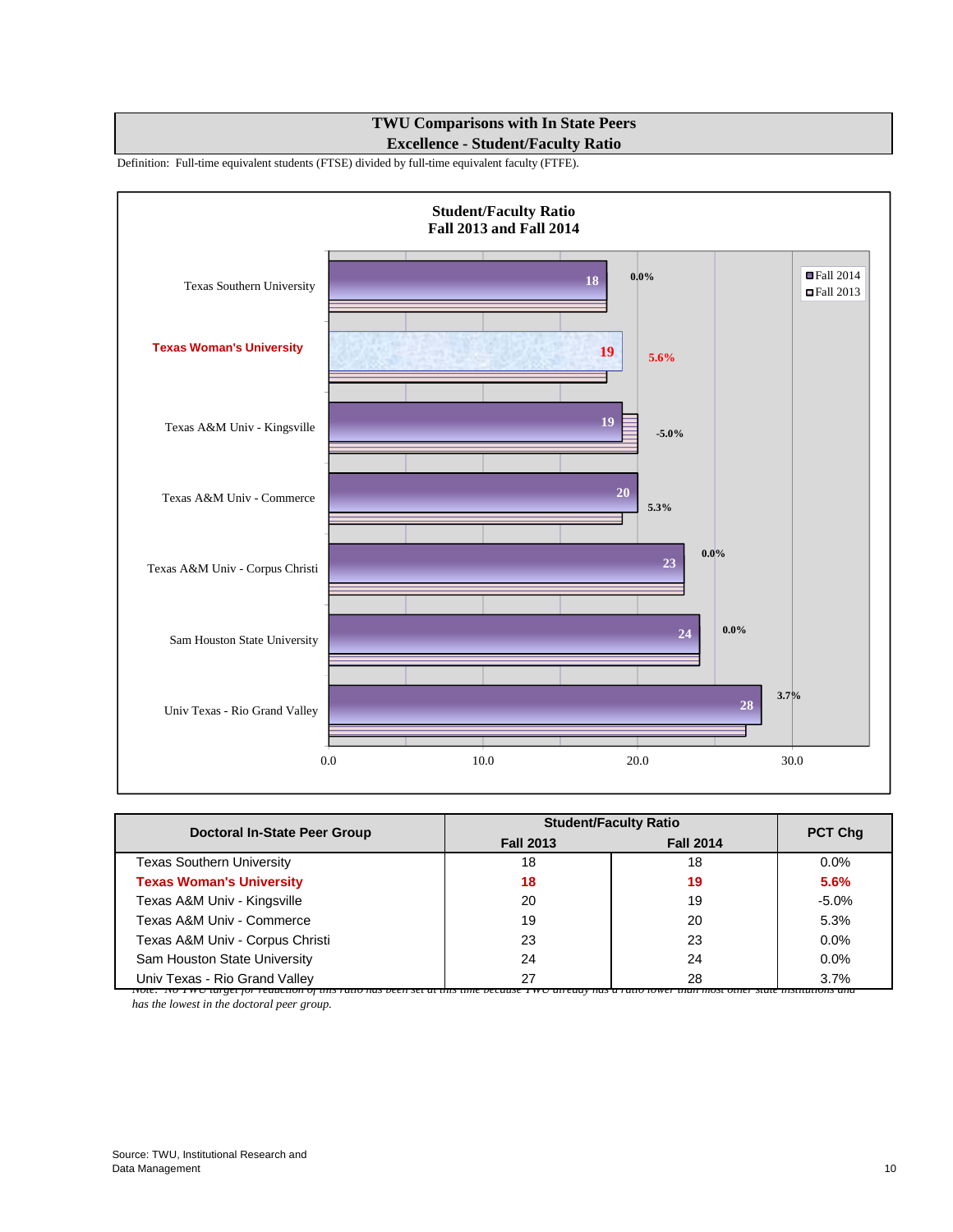# **TWU Comparisons with In State Peers Research - Research Expenditures**

Definition: Research expenditures by source of funds as reported in the annual research expenditures report.



| <b>Doctoral In-State Peer Group</b> |              | <b>Research Expenditures</b> | PCT Chg  |
|-------------------------------------|--------------|------------------------------|----------|
|                                     | FY 2014      | FY 2015                      |          |
| Texas A&M Univ-Corpus Christi       | \$20,239,000 | \$23,206,000                 | 14.7%    |
| Texas A&M Univ-Kingsville           | \$19,819,000 | \$19,053,000                 | $-3.9%$  |
| Univ Texas - Rio Grand Valley       | \$10,816,000 | \$10,619,000                 | $-1.8%$  |
| <b>Texas Southern University</b>    | \$6,038,000  | \$5,050,000                  | $-16.4%$ |
| Sam Houston State University        | \$4,423,000  | \$4,091,000                  | $-7.5%$  |
| Texas A&M Univ-Commerce             | \$2,766,000  | \$3,431,000                  | 24.0%    |
| <b>Texas Woman's University</b>     | \$2,498,000  | \$2,200,000                  | $-11.9%$ |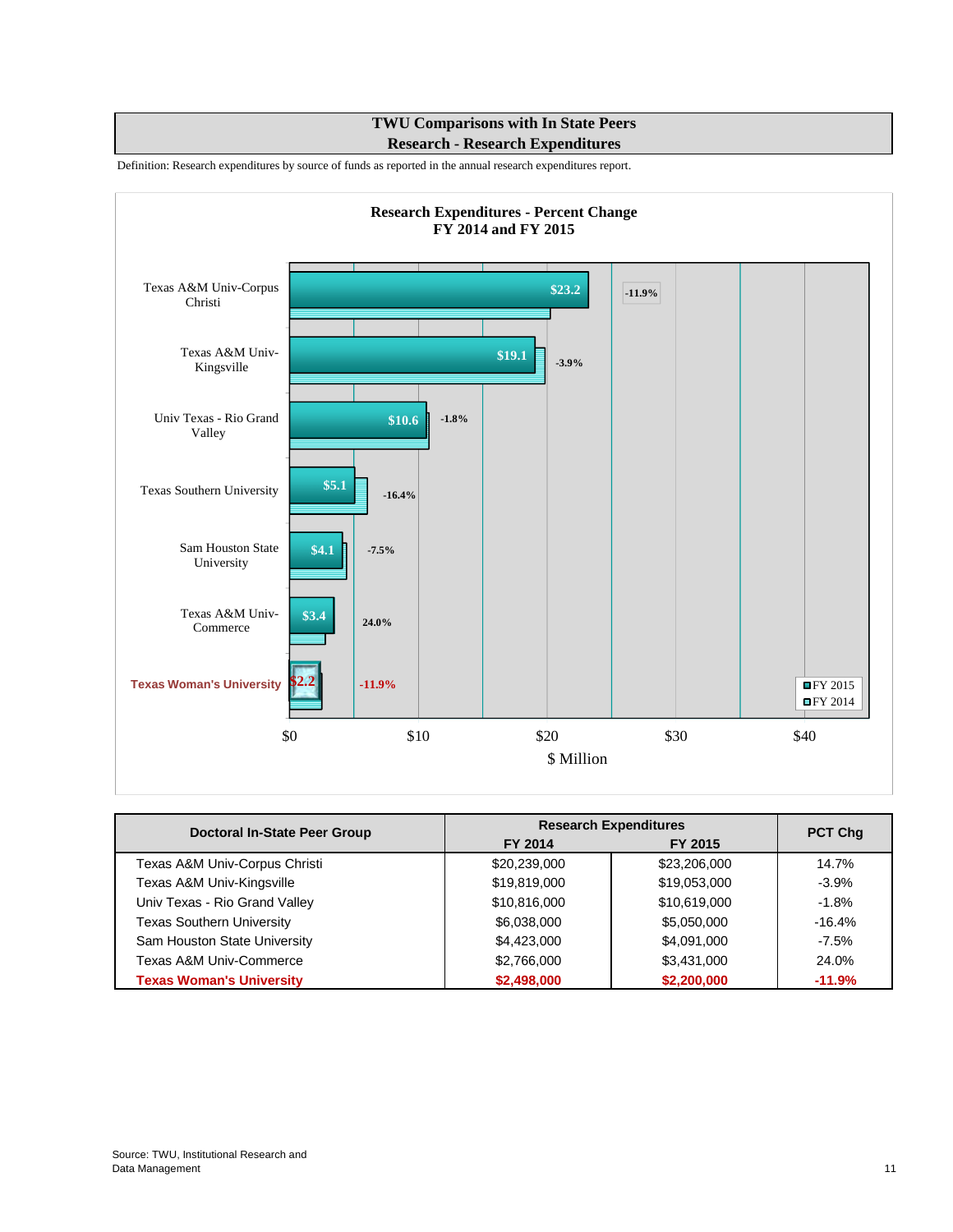Definition: Federal and private research expenditures divided by the number of all tenure/tenure-track full-time equivalent teaching faculty (FTFE). The inclusion of private research funds was made to match the LBB performance measure. This measure definition changed in FY 2007.



| Doctoral In-State Peer Group     |          | Federal \$ per FTE Tenure/TT Faculty | <b>PCT Chq</b> |
|----------------------------------|----------|--------------------------------------|----------------|
|                                  | FY 2014  | FY 2015                              |                |
| Texas A&M Univ-Kingsville        | \$65,110 | \$56,087                             | $-13.9%$       |
| Texas A&M Univ-Corpus Christi    | \$50,730 | \$51,949                             | 2.4%           |
| Univ Texas - Rio Grand Valley    | \$23,984 | \$22,356                             | $-6.8%$        |
| <b>Texas Southern University</b> | \$14,369 | \$15,129                             | 5.3%           |
| Texas A&M Univ-Commerce          | \$7,187  | \$9,082                              | 26.4%          |
| <b>Texas Woman's University</b>  | \$5,234  | \$4,505                              | $-13.9%$       |
| Sam Houston State University     | \$6,459  | \$3,997                              | $-38.1%$       |